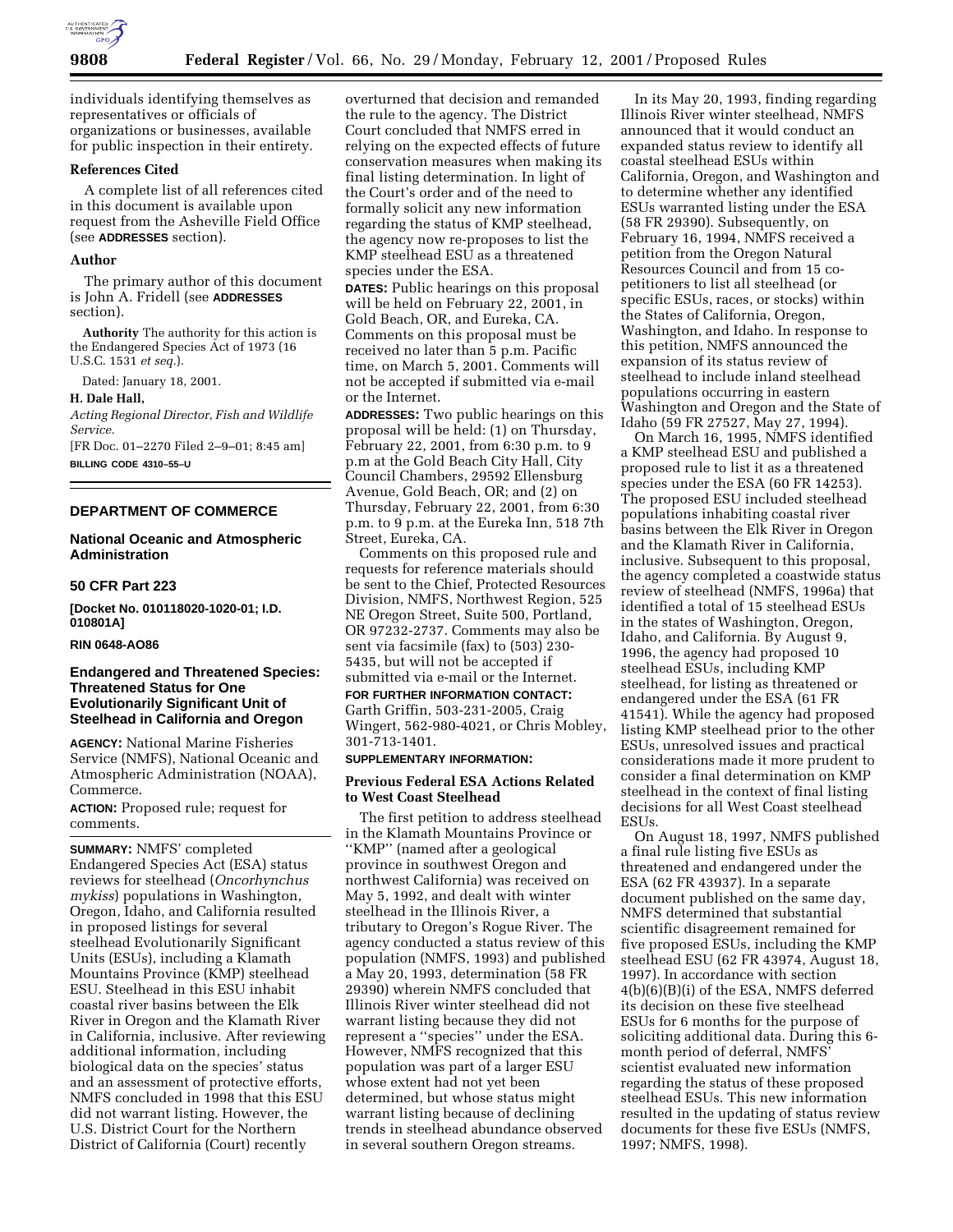Based on a review of the updated information for these ESUs and of a review and evaluation of Federal, state, and local conservation efforts being made to reduce the threats to these ESUs, NMFS issued a final rule on March 19, 1998 (63 FR 13347) listing two ESUs as threatened (Lower Columbia River and Central Valley California) and a notice of determination that three ESUs (KMP, Oregon Coast, and Northern California) did not warrant listing. The latter determination was based on the best available scientific and commercial data that these ESUs had been at a lower risk of extinction than they were at the time of the proposed listing determinations. Even though the risks confronting these ESUs had been reduced to a point at which listing was not warranted, NMFS still expressed concerns about the status of these three ESUs in the notice of determination and, therefore, identified them as candidate species, which the agency would continue to monitor and re-assess by 2002.

## **The Recent District Court Ruling**

On October 25, 2000, the U.S. District Court for the Northern District of California (Court) issued a finding that NMFS' March 19, 1998, determination regarding the KMP steelhead ESU was arbitrary and capricious (*Federation of Fly Fishers* v. *Daley*, Civ. No. C-99-0981- SI). The Court vacated NMFS' ''not warranted'' determination and remanded the case to NMFS for further consideration. In vacating the agency's decision, the Court held that the ESA does not allow NMFS to consider the expected effects of future conservation actions or to rely exclusively on voluntary conservation efforts. Hence, the Court's finding essentially reinstates NMFS' original proposal to list KMP steelhead as a threatened species under the ESA. Due to time constraints imposed by the Court, NMFS will be able to accept public comments only until March 5, 2001, on this listing reproposal so that new information can be efficiently evaluated and a final agency determination be promulgated by March 31, 2001.

### **Life History of KMP Steelhead**

Biological information for West Coast steelhead and the KMP ESU, in particular, can be found in agency assessments conducted by NMFS (NMFS, 1993, 1994, 1996a, 1997, 1998) and in previous **Federal Register** documents (60 FR 14253, March 16, 1995; 61 FR 41541, August 9, 1996). Steelhead exhibit one of the most complex suites of life history traits of any salmonid species. Individuals may

exhibit anadromy (meaning they migrate as juveniles from fresh water to the ocean, and then return to spawn in fresh water) or freshwater residency (meaning they reside their entire life in fresh water). Resident forms are usually referred to as ''rainbow'' or ''redband'' trout, while anadromous life forms are termed ''steelhead.'' Few detailed studies have been conducted regarding the relationship between resident and anadromous *O. mykiss*, and, as a result, the relationship between these two life forms is poorly understood. The scientific name for the biological species that includes both steelhead and rainbow trout has been changed from *Salmo gairdneri* to *O. mykiss*. This change reflects the premise that all trouts from western North America share a common lineage with Pacific salmon. Nonanadromous *O. mykiss* may co-occur with the anadromous form. The KMP steelhead ESU includes both life forms. However, only the anadromous form is under the jurisdiction of NMFS; the U.S. Fish and Wildlife Service (USFWS) maintains ESA authority over resident life forms.

Historically, steelhead were distributed throughout the North Pacific Ocean from the Kamchatka Peninsula in Asia to the northern Baja California Peninsula. Presently, the species distribution extends from the Kamchatka Peninsula, east and south along the Pacific coast of North America, to at least Malibu Creek in southern California. Within the KMP ESU, the species inhabits coastal river basins between the Elk River in Oregon and the Klamath River in California, inclusive.

Steelhead typically migrate to marine waters after spending 2 years in fresh water. They then reside in marine waters for typically 2 or 3 years prior to returning to their natal stream to spawn as 4- or 5-year-olds. Unlike other Pacific salmon, steelhead are iteroparous, meaning they are capable of spawning more than once before they die. However, it is rare for steelhead to spawn more than twice before dying; most that do so are females. Biologically, steelhead can be divided into two reproductive ecotypes, based on their state of sexual maturity at the time of river entry and the duration of their spawning migration. These two ecotypes are termed ''stream maturing'' and ''ocean maturing.'' Stream maturing steelhead enter fresh water in a sexually immature condition and require several months to mature and spawn. Ocean maturing steelhead enter fresh water with well developed gonads and spawn shortly after river entry. These two reproductive ecotypes are more

commonly referred to by their season of freshwater entry (i.e., summer (stream maturing) and winter steelhead (ocean maturing)). The KMP steelhead ESU contains populations of both winter and summer steelhead. In addition, the Rogue and Klamath River Basins are distinctive in that they are two of the few basins producing ''half-pounder'' steelhead. This life history type refers to immature steelhead that return to fresh water after only 2-4 months in the ocean, generally overwinter in fresh water, then outmigrate again the following spring (Snyder, 1925; Kesner and Barnhart, 1972; Everest, 1973; Barnhart, 1986).

# **Consideration as a ''Species'' Under the ESA**

To qualify for listing as a threatened or endangered species, the identified populations of steelhead must be considered ''species'' under the ESA. The ESA defines ''species'' to include ''any subspecies of fish or wildlife or plants, and any distinct population segment of any species of vertebrate fish or wildlife which interbreeds when mature.'' NMFS published a policy (56 FR 58612, November 20, 1991) describing how the agency will apply the ESA definition of ''species'' to Pacific salmonid species. This policy provides that a salmonid population will be considered distinct, and hence a species, under the ESA, if it represents an ESU of the biological species. A population must satisfy two criteria to be considered an ESU: (1) It must be reproductively isolated from other conspecific population units and (2) it must represent an important component in the evolutionary legacy of the biological species. The first criterion, reproductive isolation, needs not be absolute, but must be strong enough to permit evolutionarily important differences to accrue in different population units. The second criterion is met if the population contributes substantially to the ecological/genetic diversity of the species as a whole. Guidance on the application of this policy is contained in Waples (1991), a NOAA Technical Memorandum entitled ''Definition of 'Species' Under the Endangered Species Act: Application to Pacific Salmon,'' which is available upon request (see **ADDRESSES**). The genetic, ecological, and life history characteristics, as well as humaninduced genetic changes that NMFS assessed to identify the number and geographic extent of steelhead ESUs on the West Coast, including the KMP steelhead ESU, are discussed in detail in NMFS' steelhead status reviews (NMFS, 1993, 1994, 1996a, 1997, 1998) and in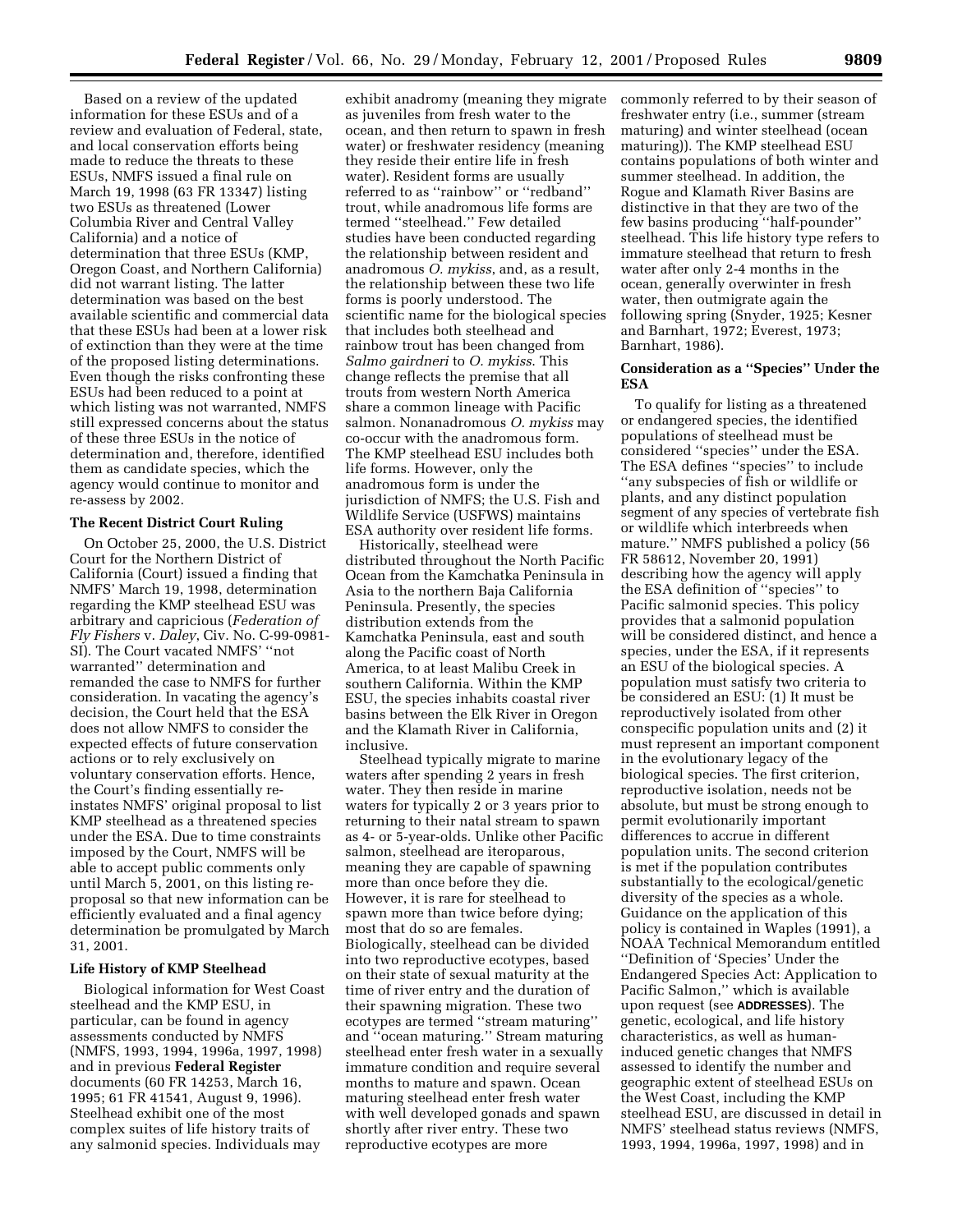listing proposals (60 FR 14253, March 16, 1995; 61 FR 41541, August 9, 1996).

## **KMP Steelhead ESU Determination**

The KMP steelhead ESU has been described in NMFS' status review documents and **Federal Register** notices cited earlier; no new scientific information has been received to indicate that the ESU should be redefined. This ESU includes both winter and summer steelhead inhabiting coastal river basins between the Elk River in Oregon and the Klamath River in California, inclusive. Half-pounder juveniles (described previously under ''Life History of KMP Steelhead'') also occur in this geographic area. Geologically, this region includes the Klamath Mountains Geological Province, which is not as erosive as the Franciscan formation terrains south of the Klamath River Basin. Dominant vegetation along the coast is redwood forest, while some interior basins are much drier than the surrounding areas. The region is characterized by many endemic plant species. Elevated stream temperatures are a factor affecting steelhead and other species in some of the larger river basins. With the exception of major river basins, such as the Rogue and Klamath, most rivers in this region have a short duration of peak flows. Strong and consistent coastal upwelling begins at about Cape Blanco and continues south into the central California coast, resulting in a relatively productive nearshore marine environment. Protein electrophoretic analyses of coastal steelhead have indicated genetic discontinuities between the steelhead of this region and those to the north and south (Hatch, 1990; NMFS, 1993 and 1994). Chromosomal studies have also identified a distinctive karyotype that has been reported only from populations within this ESU.

The relationship between hatchery steelhead populations and naturally spawned steelhead within this ESU was also assessed in a NMFS' status review update (NMFS, 1998). Based on this assessment, NMFS' steelhead Biological Review Team (BRT) concluded that seven steelhead hatchery stocks are part of this ESU because they were established from indigenous natural populations. In Oregon these stocks are Applegate River, Oregon Department of Fish and Wildlife (ODFW) stock ι62 (winter run); Upper Rogue River, ODFW stock ι52 (winter run); Upper Rogue River, ODFW stock ι52 (summer run); and Chetco River, ODFW stock ι96 (winter run). In California, the stocks are Iron Gate Hatchery stock (winter run); Trinity River Hatchery stock (winter

run); and Rowdy Creek Hatchery stock. The majority of the BRT also concluded that these hatchery stocks were not likely to be essential for the recovery of the ESU (i.e., if the ESU were listed).

#### **Status of the KMP Steelhead ESU**

Section 3 of the ESA defines the term ''endangered species'' as ''any species that is in danger of extinction throughout all or a significant portion of its range.'' The term ''threatened species'' is defined as ''any species that is likely to become an endangered species within the foreseeable future throughout all or a significant portion of its range.'' In its previous status reviews for West Coast salmon and steelhead, NMFS has identified a number of factors that should be considered in evaluating the level of risk faced by an ESU, including (1) absolute numbers of fish and their spatial and temporal distribution, (2) current abundance in relation to historical abundance and current carrying capacity of the habitat, (3) trends in abundance, (4) natural and human-influenced factors that cause variability in survival and abundance, (5) possible threats to genetic integrity (e.g., from strays or outplants from hatchery programs), and (6) recent events (e.g., a drought or changes in harvest management) that have predictable short-term consequences for abundance of the ESU.

Based on these factors and on the best available scientific information, NMFS' BRT first reviewed the status of the KMP steelhead in 1994 (NMFS, 1994) and determined that it was likely to become endangered in the foreseeable future. The agency subsequently proposed this ESU for listing as a threatened species (60 FR 14253, March 16, 1995), noting that available information indicated that most of the steelhead populations in the KMP ESU were in significant decline and not selfsustaining. After completing a coastwide status review in 1996, the agency restated its proposal to list the ESU as threatened and highlighted concerns for summer steelhead as well as the apparent replacement of natural fish with hatchery-produced fish. The status of the ESU was last reassessed in a 1997 status review update (NMFS, 1997), wherein the NMFS' BRT analyzed new information and once again concluded that the KMP ESU was likely to become endangered in the foreseeable future. The BRT expressed concern about the lack of reliable and recent data for many populations and the almost universal decline of native summer steelhead populations in this ESU. Although the percentage of naturally spawning hatchery fish was

considered low to moderate in Oregon streams in the ESU, the BRT had major concerns regarding stray hatchery fish in the Klamath and Trinity River Basins. In addition, the BRT cited significant risks resulting from habitat loss and degradation (e.g., due to dams, logging, water withdrawals, and mining) within the range of this ESU.

In addition to the BRT's assessment, the agency also considered existing and recently implemented conservation efforts focused on KMP steelhead. Significant state efforts in Oregon and California (including harvest restrictions, monitoring, and habitat improvements) appeared to have reduced threats to this species. In addition, NMFS believed that biological risks associated with habitat modification and degradation on Federal lands had decreased as a result of the Northwest Forest Plan (Forest Ecosystem Management Assessment Team (FEMAT), 1993). While NMFS remained concerned about habitat conditions on non-Federal lands within the range of the ESU, the agency noted that the majority of lands were actually under Federal ownership. After reviewing all of the available types of information, NMFS concluded in March 1998 that the KMP steelhead ESU did not warrant listing as a threatened species but instead should be classified as a candidate species and its status reevaluated by 2002. However, the recent ruling by the Court on October 25, 2000, states that NMFS erred in arriving at this determination and requires the agency to re-assess this ESU.

NMFS scientists have recently conducted a preliminary survey of new information on KMP steelhead populations that has become available since the BRT last reviewed the species in December 1997 (NMFS, 2000). Available new data for Oregon populations in the KMP steelhead ESU are concentrated in the Rogue River Basin and show no major changes since the last assessment. New information on California steelhead populations in NMFS' possession is also very limited and consist primarily of short-term data from creel and snorkel surveys. This paucity of available data compels the agency to re-propose the ESU as a threatened species at this time. However, the agency is hopeful that data sets currently being compiled in Oregon and California, as well as any new information received in response to this listing proposal, will permit a more rigorous assessment prior to a final listing determination.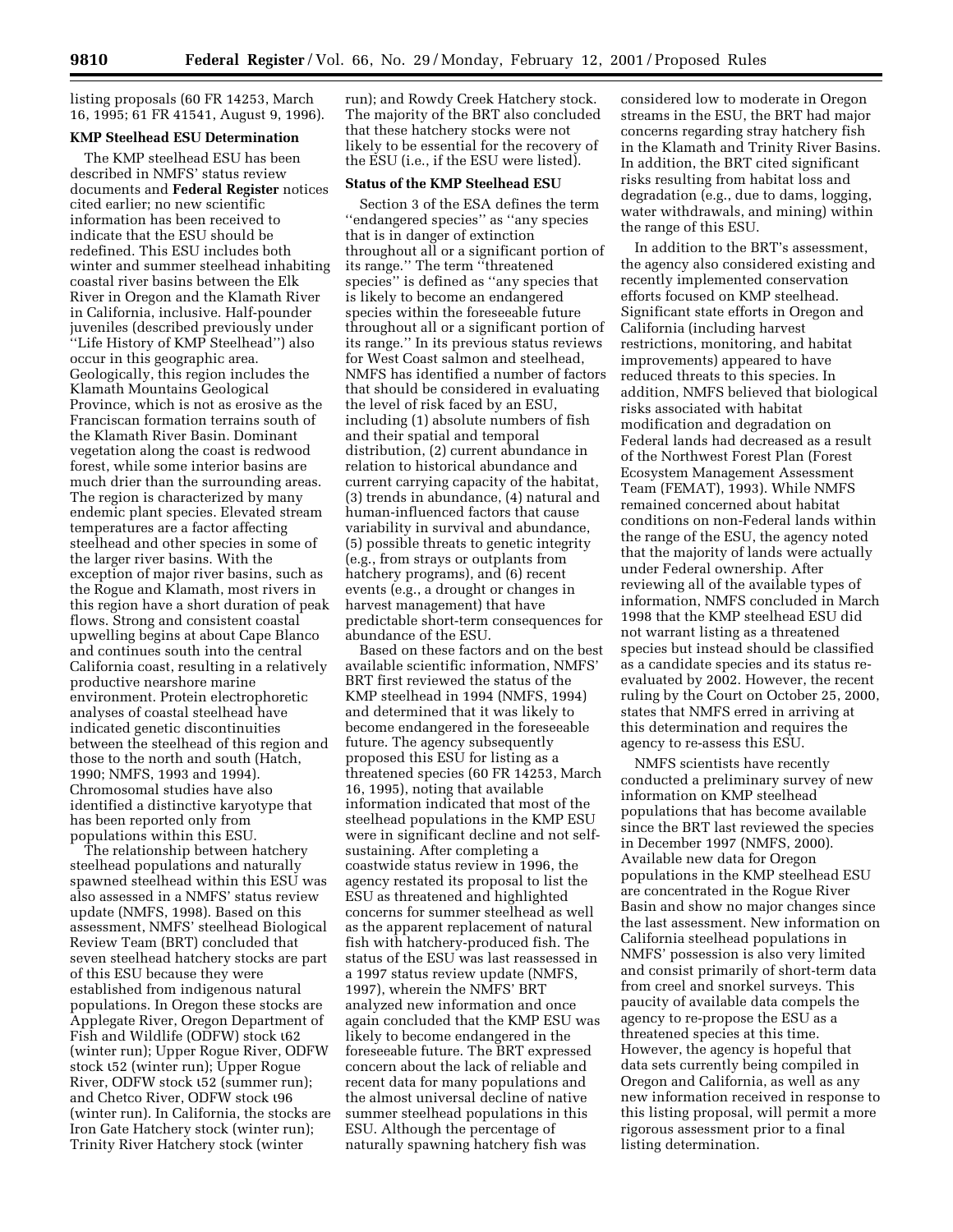# **Summary of Factors Affecting the Species**

Section 4(a)(1) of the ESA and NMFS' implementing regulations (50 CFR part 424) set forth procedures for listing species. The Secretary of Commerce (Secretary) must determine, through the regulatory process, whether a species is endangered or threatened based upon any one or a combination of the following factors: (1) The present or threatened destruction, modification, or curtailment of its habitat or range; (2) overutilization for commercial, recreational, scientific, or education purposes; (3) disease or predation; (4) inadequacy of existing regulatory mechanisms; or (5) other natural or human-made factors affecting its continued existence. The factors threatening naturally reproducing steelhead are numerous and varied. For KMP steelhead populations, the present depressed condition is the result of longstanding, human-induced factors that serve to exacerbate the adverse effects of natural environmental variability from such factors as drought, floods, and poor ocean conditions.

NMFS has prepared a report that summarizes the factors leading to the decline of steelhead on the West Coast (NMFS, 1996b). This report, available upon request (see **ADDRESSES** section), concludes that all of the factors identified in section 4(a)(1) of the ESA have played a role in the decline of West Coast steelhead. The report further identifies several factors that were considered to have contributed to the decline of the KMP steelhead ESU, including: hatchery introgression, logging, water diversion/extraction, habitat blockages, poaching, agriculture, hydropower development, historic flooding, and mining. As a result of previous listing proposals (60 FR 14253, March 16, 1995; 61 FR 41541, August 9, 1996), NMFS has received numerous comments regarding the relative importance of various factors contributing to the decline of KMP steelhead. These comments will be considered along with any new information resulting from the current listing proposal prior to the agency making a final listing determination for this ESU.

# **Efforts Being Made to Protect West Coast Steelhead**

Section 4(b)(1)(A) of the ESA requires the Secretary of Commerce to make listing determinations solely on the basis of the best scientific and commercial data available after conducting a review of the status of the species and after taking into account

efforts being made to protect the species. Therefore, in making its listing determinations, NMFS first assesses the status of the species and identifies factors that have led to the decline of the species. NMFS then assesses conservation measures to determine whether they ameliorate risks to the species. In judging the efficacy of existing conservation efforts, NMFS considers the following: (1) The substantive, protective, and conservation elements of such efforts; (2) the degree of certainty such efforts will be reliably implemented; (3) the degree of certainty such efforts will be effective; and (4) the presence of monitoring provisions that determine effectiveness and that permit adaptive management. In some cases, conservation efforts may be relatively new and may not have had time to demonstrate their biological benefit. In such cases, provisions for adequate monitoring and funding of conservation efforts are essential to ensure that intended conservation benefits are realized.

As part of its West Coast steelhead status review, NMFS reviewed an array of protective efforts for steelhead and other salmonids, ranging in scope from regional strategies to local watershed initiatives. NMFS has summarized some of the major efforts in a supplement to the earlier status reviews (NMFS, 1996c). NMFS also reviewed steelhead conservation measures being implemented by the states of California and Oregon at the time of its March 19, 1998, listing determination for the KMP steelhead ESU (63 FR 13347). During the next two months, NMFS will seek to update the current status of conservation efforts affecting KMP steelhead and, in keeping with the recent Court order, will take into account appropriate conservation efforts when assessing the final ESA status of KMP steelhead. NMFS encourages all parties to submit information on such efforts, on particularly existing conservation efforts, or on those that have only recently been implemented (e.g., since 1997) but will likely ameliorate risks faced by KMP steelhead.

## **Proposed Determination**

In keeping with an October 25, 2000, order by the U.S. District Court for the Northern District of California, NMFS is re-proposing to list the KMP steelhead ESU as a threatened species under the ESA. This proposal is supported by previous agency listing proposals (60 FR 14253, March 16, 1995; 61 FR 41541, August 9, 1996) and BRT reports (NMFS, 1994; NMFS, 1997), which

concluded that steelhead in the KMP ESU are likely to become endangered in the foreseeable future. Also, a preliminary review of updated abundance and trend information available for this ESU indicates that the current biological status of the ESU has changed little since it was last evaluated by the NMFS BRT. The agency believes that many conservation efforts have helped reduced the risks faced by KMP steelhead. However, the recent Court ruling will require that NMFS reconsider the manner in which these efforts factor into a final listing determination for this ESU.

As described in agency status reviews and in the proposed listing determination cited above, NMFS defines the KMP steelhead ESU to include all native, naturally spawned populations of steelhead (and their progeny) residing in streams between the Elk River (Oregon) and Klamath River Basins (California), inclusive. NMFS scientists have previously examined the relationship between hatchery and natural populations of steelhead in this ESU and also assessed whether any hatchery populations are essential for their recovery (NMFS, 1998). At this time, NMFS does not believe any specific hatchery populations warrant listing. Also, NMFS is proposing to list only the anadromous life forms of *O. mykiss*.

### **Prohibitions and Protective Measures**

Section 4(d) of the ESA requires NMFS to issue protective regulations it finds necessary and advisable to provide for the conservation of threatened species. Section 9 of the ESA prohibits violations of protective regulations for threatened species promulgated under section 4(d). The 4(d) protective regulations may prohibit, with respect to the threatened species, some or all of the acts which section 9 of the ESA prohibits with respect to endangered species. These section 9 prohibitions and 4(d) regulations apply to all individuals, organizations, and agencies subject to U.S. jurisdiction. If NMFS determines that the KMP steelhead ESU warrants listing as a threatened species, then the agency will develop and promulgate a 4(d) protective regulation for the ESU in a separate rulemaking. The process for completing the 4(d) rule will provide the opportunity for public comment on the proposed protective regulations.

In the case of threatened species, NMFS has flexibility under section 4(d) to tailor the protective regulations to provide for the conservation of the species. NMFS has recently published 4(d) regulations for 14 threatened ESUs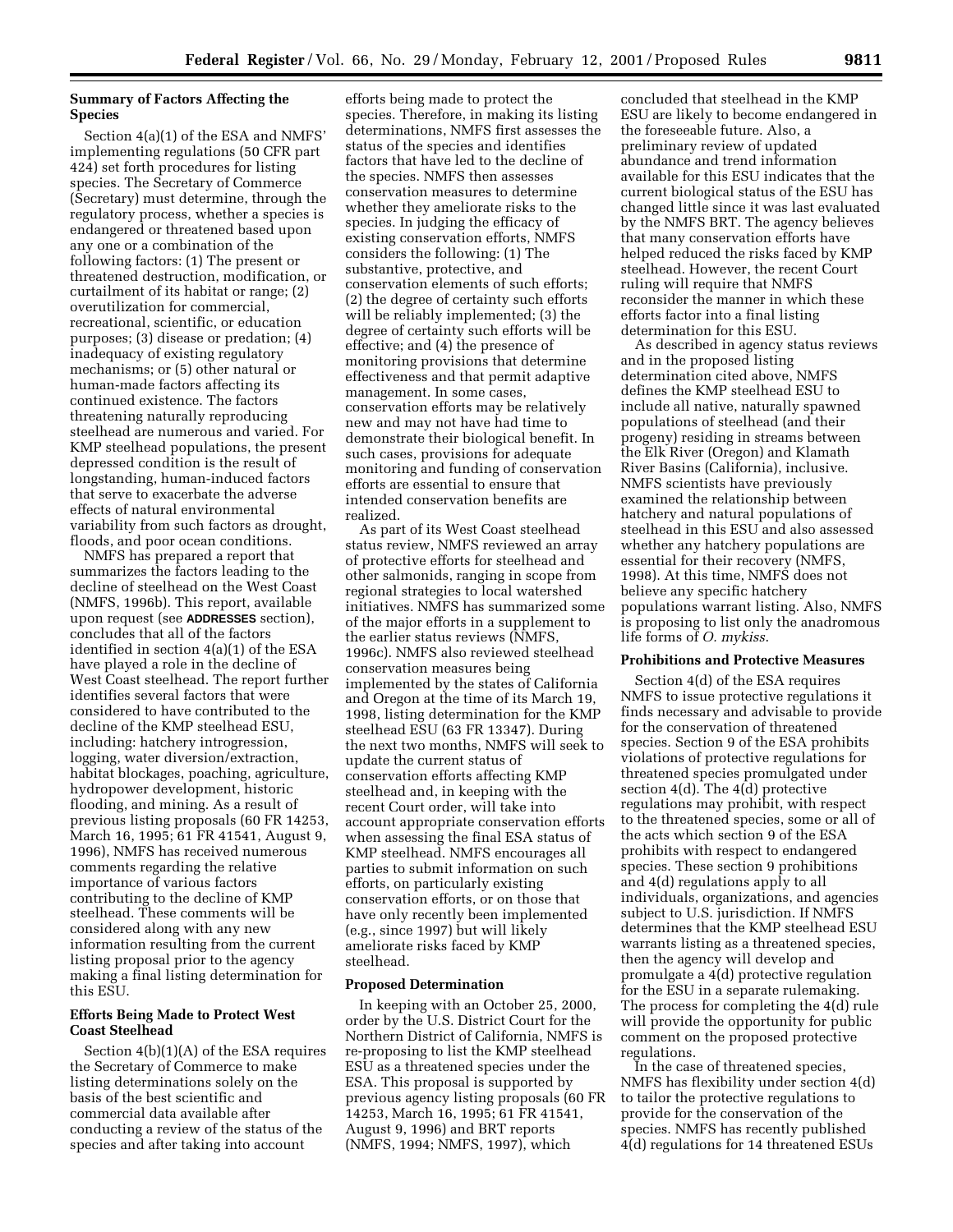of salmon and steelhead (65 FR 42422, July 10, 2000) that adopt an array of limits on take prohibitions. Some of the broad categories of activities addressed by these limits include: scientific research; fish harvest; artificial propagation; habitat restoration; screening water diversions; routine road maintenance; and municipal, residential, commercial, and industrial development and redevelopment. By receiving NMFS approval under a limit, governments and individuals obtain assurance that their activities, when implemented in accordance with the criteria in the 4(d) rule, do not violate ESA ''take'' prohibitions and will not be subject to enforcement actions.

Section 7(a)(2) of the ESA requires Federal agencies to consult with NMFS to ensure that activities they authorize, fund, or conduct are not likely to jeopardize the continued existence of a listed species or adversely modify critical habitat. Examples of Federal actions likely to affect steelhead in the KMP steelhead ESU include authorized land management activities (e.g., timber sales and harvest, and livestock grazing) of the U.S. Forest Service and Bureau of Land Management, operation of hydroelectric and storage projects permitted by the Federal Energy Regulatory Commission, and activities permitted by the U.S. Army Corps of Engineers under the Clean Water Act and River and Harbors Act.

Sections 10(a)(1)(A) and 10(a)(1)(B) of the ESA provide NMFS with authority to grant exceptions to the ESA's ''take'' prohibitions. Section 10(a)(1)(A) scientific research and enhancement permits may be issued to entities (Federal and non-Federal) for scientific purposes or to enhance the propagation or survival of a listed species. NMFS has issued section 10(a)(1)(A) research/ enhancement permits for listed salmon and steelhead for a number of activities, including trapping and tagging, electroshocking to determine population presence and abundance, removal of fish from irrigation ditches, and collection of adult fish for artificial propagation programs.

Section 10(a)(1)(B) of the ESA incidental take permits may be issued to non-Federal entities performing activities which may incidentally take listed species, so long as the taking is incidental to, and not the purpose of, the carrying out of an otherwise lawful activity. The types of activities potentially requiring a section 10(a)(1)(B) incidental take permit include the operation and release of artificially propagated fish by state or privately operated and funded hatcheries, state or academic research

not receiving Federal authorization or funding, logging, road building, grazing, and diverting water onto private lands.

# **Policies on Endangered and Threatened Fish and Wildlife**

On July 1, 1994, NMFS, jointly with USFWS, published a series of policies regarding listings under the ESA, including: (1) a policy regarding peer review of scientific data (59 FR 34270) and (2) a policy to identify, to the maximum extent possible, those activities that would or would not constitute a violation of section 9 of the ESA (59 FR 34272). The intent of the first policy is to ensure that listings are based on the best scientific and commercial data available. Prior to a final listing and concurrent with the public comment period, NMFS will solicit the expert opinions of at least three qualified specialists. Independent peer reviewers will be selected from the academic and scientific community, Native American tribal groups, Federal and state agencies, and the private sector. The intent of the second policy is to increase public awareness of the effect of this listing on proposed and ongoing activities within the species' range. If NMFS determines that the KMP steelhead ESU warrants listing as a threatened species, the agency will identify activities that will be considered likely to result in section 9 violations as well as specific activities (to the extent known) that will not be considered likely to result in section 9 violations once a 4(d) rule has been adopted.

#### **Critical Habitat**

Section 4(a)(3)(A) of the ESA requires that, to the maximum extent prudent and determinable, NMFS designate critical habitat concurrently with a determination that a species is endangered or threatened. While NMFS has completed an initial analysis of the biological status of steelhead in the KMP steelhead ESU, it has not performed the full analysis necessary for designating critical habitat at this time. If this ESU is listed under ESA, it is NMFS' intent to develop a critical habitat proposal as soon as the analysis can be completed.

## **Public Comments Solicited**

NMFS has exercised its best professional judgement in developing this proposal to list the KMP steelhead ESU. To ensure that the final action resulting from this proposal will be as accurate and effective as possible, NMFS is soliciting data, comments, and suggestions from the public, other governmental agencies, the scientific

community, industry, and any other interested parties. NMFS is interested in any additional information concerning: (1) biological or other relevant data concerning any threats to steelhead in this ESU; (2) the range, distribution, and population size of steelhead in this ESU; (3) current or planned activities in the range of the ESU and their possible impact on KMP steelhead; (4) steelhead escapement, particularly recent escapement data partitioned into natural and hatchery components; (5) the proportion of naturally reproducing fish that were reared as juveniles in a hatchery; (6) homing and straying of natural and hatchery fish; (7) the reproductive success of naturally reproducing hatchery fish (i.e., hatchery-produced fish that spawn in natural habitat) and their relationship to the proposed ESU; (8) efforts being made to protect native, naturally reproducing populations of steelhead in this ESU; and (9) suggestions for specific regulations under section 4(d) of the ESA that should apply to steelhead in this ESU. Suggested regulations may address activities, plans, or guidelines that, despite their potential to result in the take of listed fish, will ultimately promote the conservation and recovery of threatened steelhead. NMFS will review all public comments and any additional information regarding the status of the KMP steelhead ESU and will complete a final rule by March 31, 2001, as required under the recent Court order.

Joint Commerce-Interior ESA implementing regulations state that the Secretary ''shall promptly hold at least one public hearing if any person so requests within 45 days of publication of a proposed regulation to list ... or to designate or revise critical habitat.'' (see 50 CFR 424.16(c)(3)). A public hearing schedule on this proposal is contained in this notice. Public hearings will provide the opportunity for the public to give comments and to permit an exchange of information and opinion among interested parties. NMFS encourages the public's involvement in such ESA matters. Written comments on the proposed rule should be submitted to NMFS by March 5, 2001.(see **ADDRESSES** and **DATES**).

### **Special Accommodations**

These hearings are physically accessible to people with disabilities. Requests for sign language interpretation or other aids should be directed to Garth Griffin or Craig Wingert (see **ADDRESSES**).